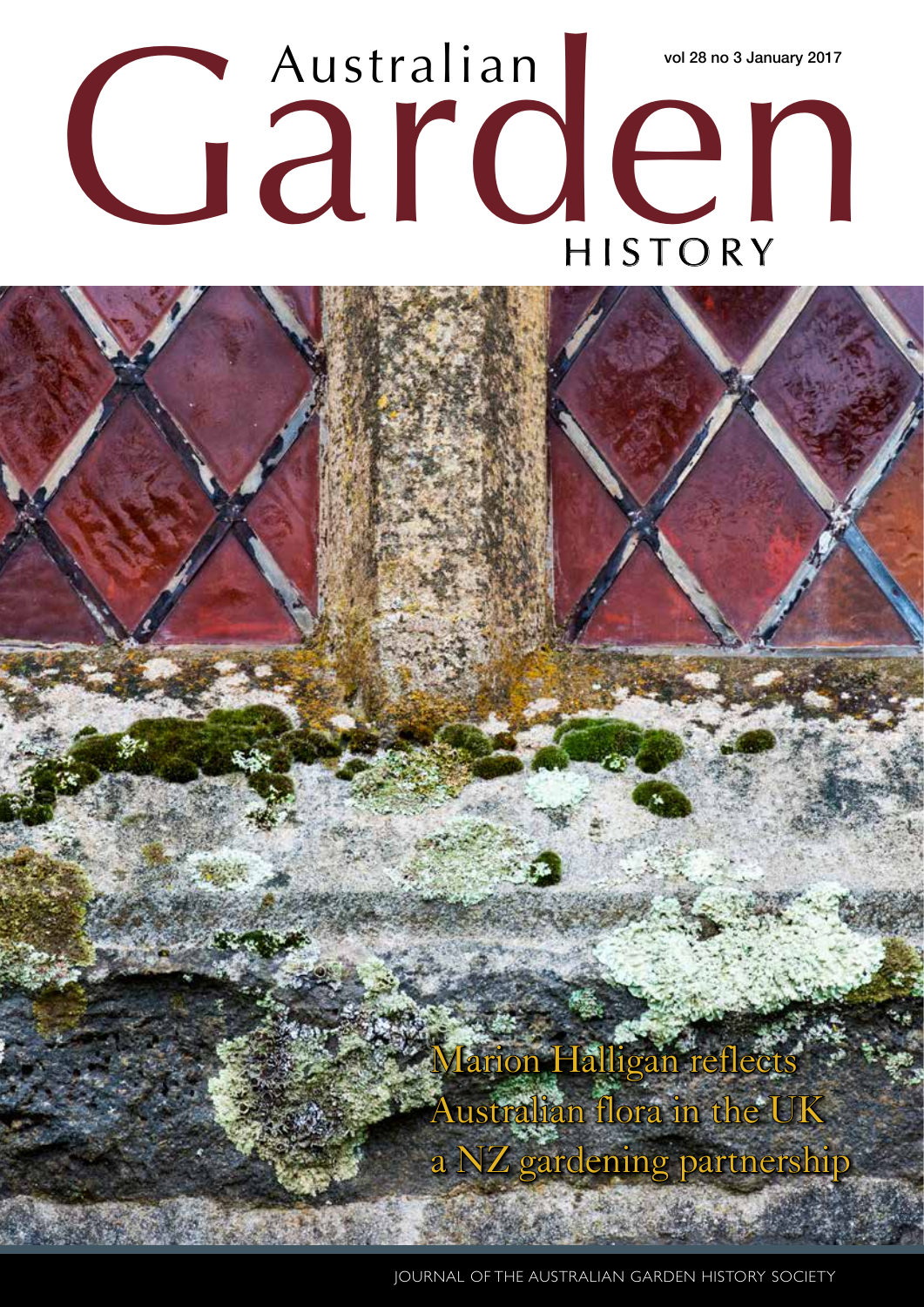

# Alison Pouliot

# *Lichens in the garden – and attic*

Left: Lichens are often admired for their delicate beauty. Right: A richly coloured palette of lichen-dappled granite. photos Alison Pouliot

#### A delicate crushable tundra

It is pretty hard to find a garden, especially an old one, without lichens. The rich palette of lichen textures, forms and colours reminds us that the living world is not just utilitarian, but lavishly aesthetic. Lichens convert garden substrates into dappled tapestries, festoons of thalli and carpeted dingles. Patinas of lichens add character to wood, stone and soil, as well as to human-crafted compounds such as glass and metal, plastic and paint. Every garden substrate offers a blank canvas of inhabitable real estate for enterprising lichens.

Although often overlooked, lichens are integral members of gardens. Poet and environmentalist Judith Wright lamented the 'delicate crushable tundra' of 'lichens, mosses and fungi' that are vulnerable to human indifference. Lichens not only delight and charm, but perform vital ecological functions. Many possess anti-herbivory chemicals and some that grow on trees impart this protection to their woody hosts, shielding them from insect attack. Lichens extract water from wafts of mist or dew, trapping humidity and creating favourable microclimates for garden plants. They also retrieve nutrients from the moisture they absorb, as well as from the air. All lichens fix carbon and many fix nitrogen. Birds seek lichens in gardens to line and camouflage their nests. Perhaps most significantly, lichens provide something that is in short supply in many Australian gardens – soil.

Lichens create soil through the process known as pedogenesis, enriching it further when they themselves die and decompose. Almost all plants require soil before they can colonise. Lichens not only create soils but also stabilise them, increase water infiltration, and provide safe havens for seeds, all of which contributes to the necessary conditions that allow plants to establish and grow.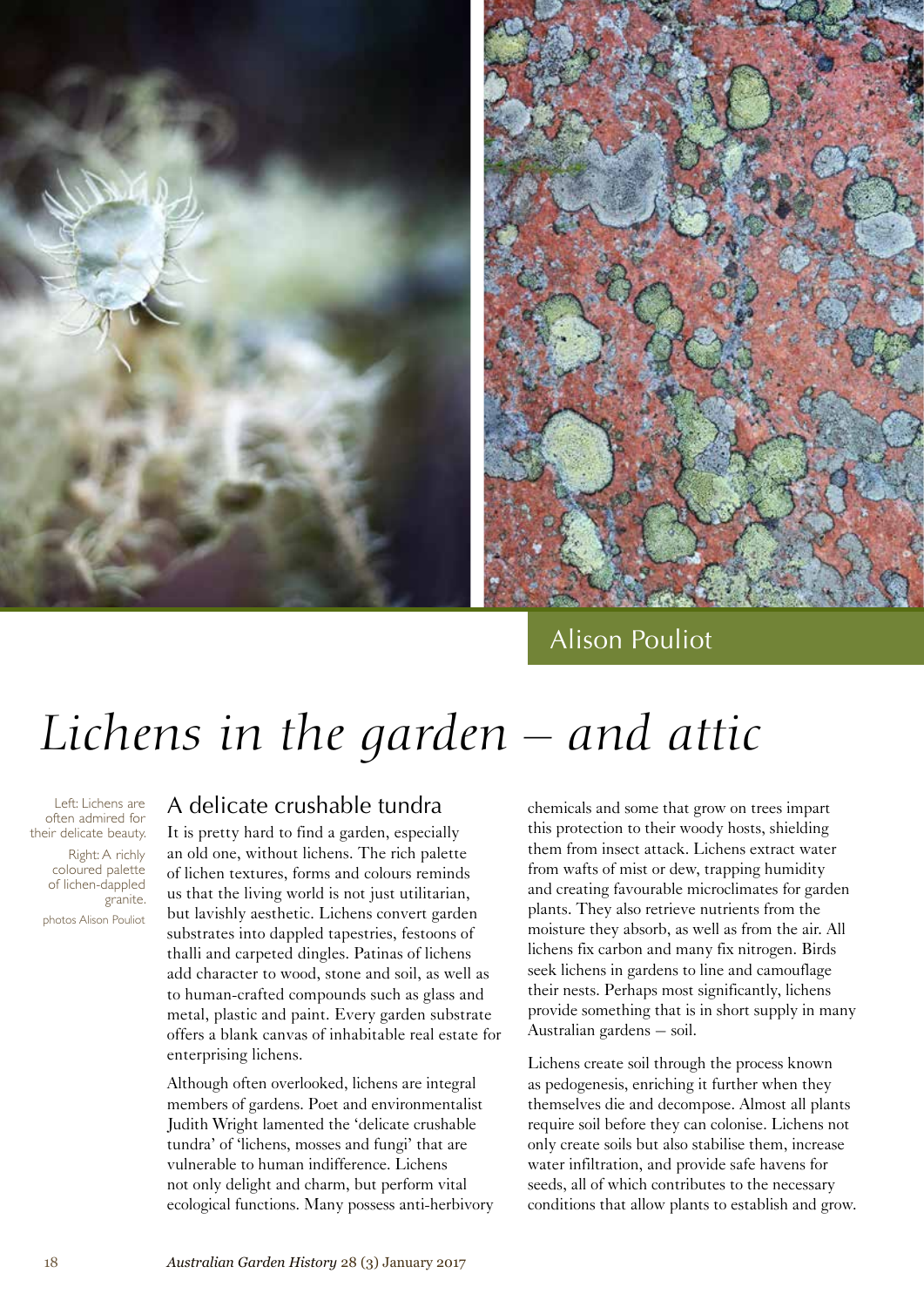



In desert gardens lichens are especially important in holding soil together as part of biological soil crusts (usually a composite of cyanobacteria, green algae, microfungi, mosses, liverworts and lichens), preventing erosion and creating microhabitats. Diverse lichen communities in gardens also remind us that the garden is in good health.

## Thinking lichens

No lichen is an individual organism – rather, it is an intimate association between fungi, algae and often cyanobacteria. Yeasts have also recently been found to play a role in the union. Lichens are intricate entanglements, reciprocal collaborations. All sorts of analogies have sprung up to describe the multiple identities of lichens, depending on how the lichen alliance is perceived. Some folk focus on a lichen's individual components, while others emphasise the relationship and the lichen as an emergent property (ie the whole being greater than its parts). Lichens have been variously referred to as an ecosystem; a master– slave relationship; fungi that have discovered agriculture; a fungus dietary strategy; algal farmsteads, or fungal greenhouses. All represent ways to make sense of their communal lifestyles and curious modes of existence.

Swedish botanist Erik Acharius (1757–1819) was known as the 'father of lichenology' and developed the first coherent lichen classification system. However, it was Swiss botanist Simon Schwendener (1829–1919) who differentiated a lichen as a 'them' not an 'it'. Scientists of the time were less adaptable than lichens, and Schwendener's theory was denounced for contradicting Linnaean concepts. The exact nature of the relationship (whether truly mutualistic or parasitic) remains in dispute today. However, despite an incomplete understanding of lichen function, these organisms tickled the imagination, and the lichenological lexicon inspiring vernacular names such as lipstick powderhorn, netted specklebelly, blistered script and whiskered jelly.

The lace-like coral lichen *Cladia retipora* was the first lichen to be described in Australia. French naturalist Jacques Labillardière collected it in 1792 during the same expedition in which he also recorded Australia's first fleshy fungus, the anemone stinkhorn, *Aseroe rubra*. Lichens are the most well studied group of fungi in Australia today. Over 3700 species have been described. Thirty-six per cent are thought to be endemic.

Left: Many species of *Usnea* are found in areas of low atmospheric pollution.

Right: A heart-shaped map lichen, *Rhizocarpon geographicum*. photos Alison Pouliot